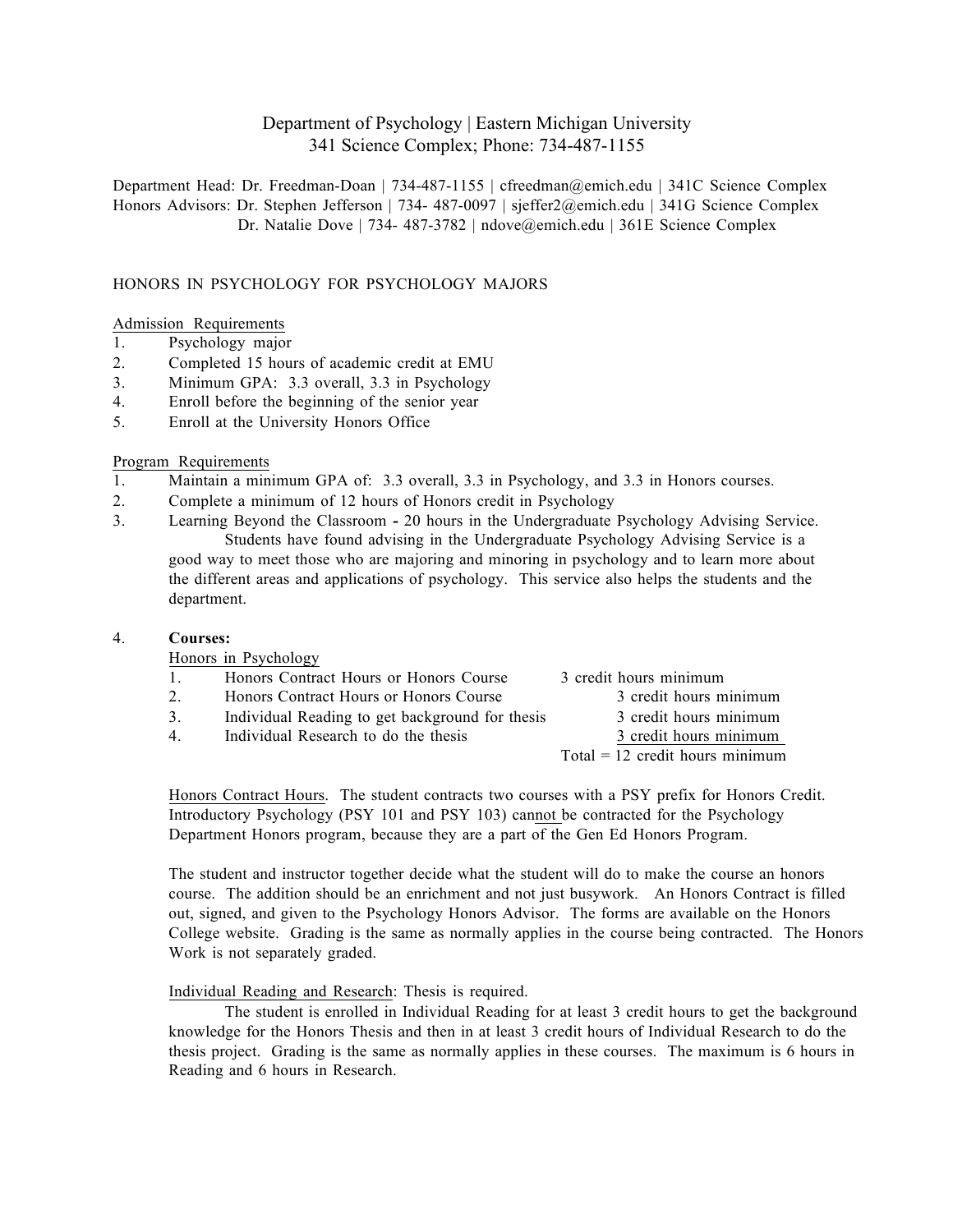It is suggested that the Reading be done during the Junior year with a faculty member who is an expert in the area. This person will chair the Honors Thesis Committee. The Research should be started as promptly as possible in the Senior year to ensure that there is enough time to finish the project, write it up, and defend it.

The Honors Thesis Committee consists of at least two faculty members, the faculty member with whom the reading is done and at least one other. The project must be approved by all members of the Honors Thesis Committee before it is undertaken. Prior to the thesis proposal meeting, each committee member should have a copy of the thesis proposal. All members of the Honors Thesis Committee must sign an Initial Approval form that they accept the project. The form is attached. **Upon signing the form, the original should be filed with the Psychology Honors Advisor.**

Prior to beginning research with humans or animals, the appropriate Research Review Committee must approve the research. The 2-page summary can be used to file the research with the Honors College.

The thesis must also be defended before the Honors Thesis Committee. They may agree that to have a presentation at the Undergraduate Symposium or at a professional conference substitute for the thesis defense. Each committee member should have a copy of the thesis prior to the defense or presentation. An additional copy should be available in the Psychology Department Office for whomever would like to read it. The Final Approval form is part of the Title page of the thesis.

All theses should use standard APA format, except for the Title page, Abstract, and Table of Contents. For these initial pages and elements, as well as for the number of copies, follow the instructions for Honors Theses (or Senior Theses) from the Honors College.

Approved by:

Honors Advisor

Department Head

University Honors Director

 $\mathcal{L}_\text{max}$  and  $\mathcal{L}_\text{max}$  and  $\mathcal{L}_\text{max}$  and  $\mathcal{L}_\text{max}$